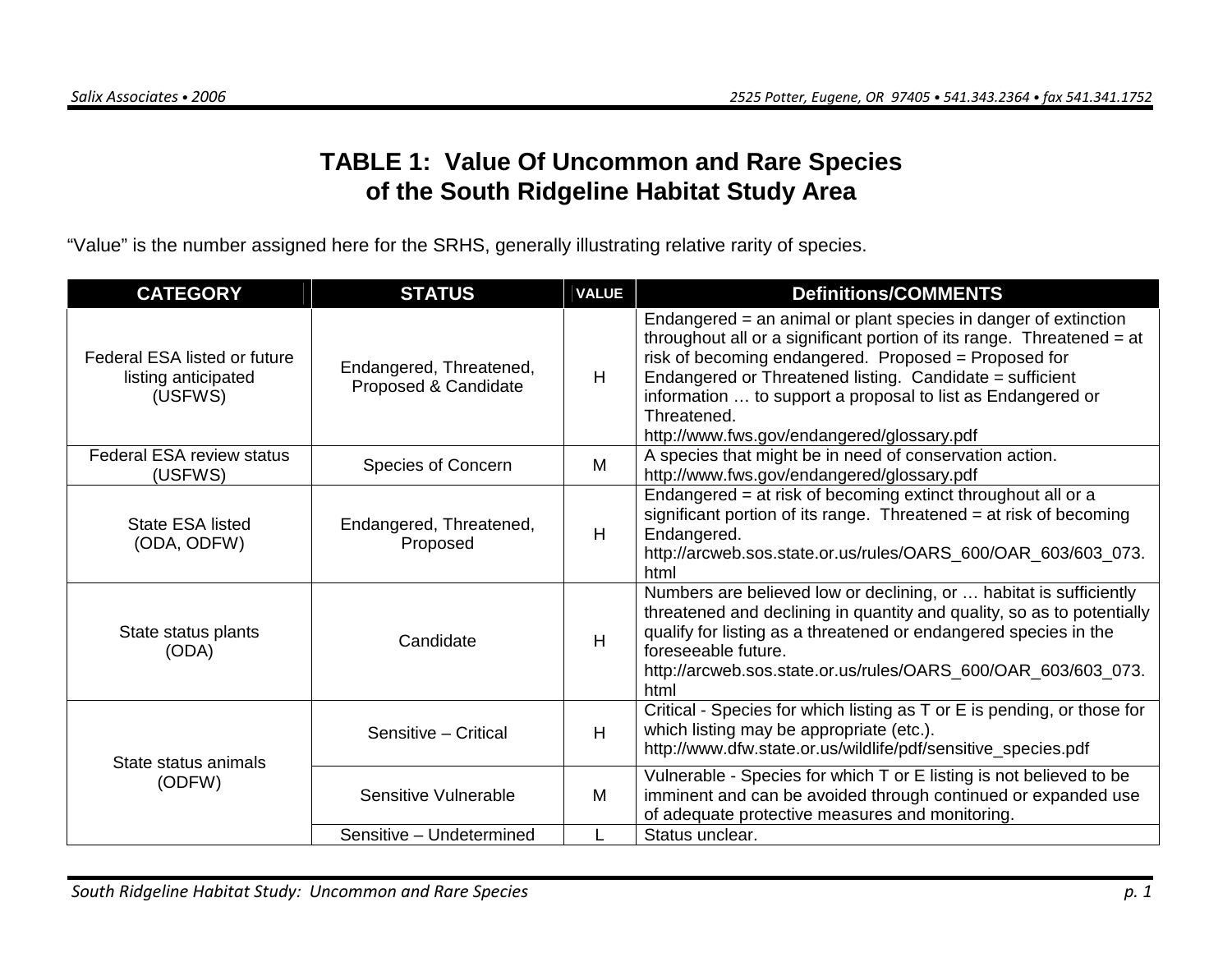|                                   |                         |   | http://www.dfw.state.or.us/wildlife/pdf/sensitive_species.pdf        |
|-----------------------------------|-------------------------|---|----------------------------------------------------------------------|
|                                   | List 1                  | H | Threatened or endangered throughout range                            |
|                                   |                         |   | http://oregonstate.edu/ornhic/index.html                             |
|                                   | List 2                  | Η | Threatened, endangered or extirpated from OR, secure elsewhere       |
| <b>ORNHIC</b>                     |                         |   | http://oregonstate.edu/ornhic/index.html                             |
|                                   | List 3                  | M | List 3 (Review): may be T or E, but more information is needed.      |
|                                   | List 4                  |   | List 4 (Watch): too common to be categorized as T or E, but very     |
|                                   |                         |   | rare. http://oregonstate.edu/ornhic/index.html                       |
| <b>ODFW Conservation Strategy</b> | <b>Strategy Species</b> | Η | Declining or at-risk in the ecoregion.                               |
|                                   |                         |   | http://www.dfw.state.or.us/conservationstrategy/                     |
| <b>Emerald Chapter NPSO</b>       | List B                  | M | Generally 10 or fewer sites known in Lane County, and with           |
|                                   |                         |   | identified threats. This list is an indicator of local biodiversity. |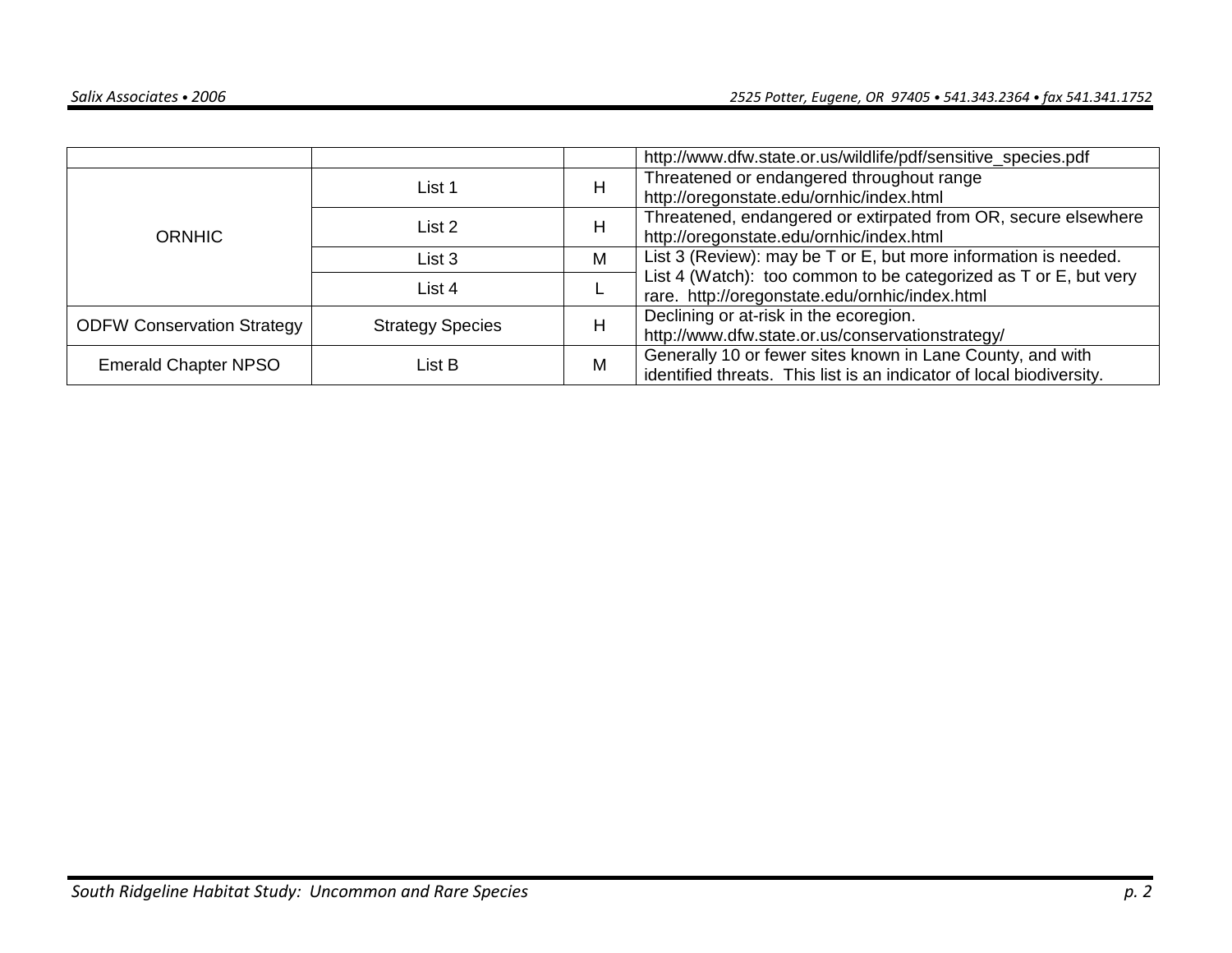# **Table 2: Uncommon and Rare Animals and Plants of the South Ridgeline Habitat Study Area**

The following list contains species that either occur within the South Ridgeline Habitat Study area boundary or within 0.5 miles, or that are suspected of occurring in the vicinity. Other uncommon and rare species not listed here may possibly occur. Fish and invertebrates (other than butterflies) are not included here.

#### **KEY:**

- **V** is the assigned value for the SRHS, as defined in the Uncommon and Rare Species Status/Value Tables. **H** = high, **M** <sup>=</sup>medium,  $L =$  low.
- **O** = SRHS Area occurrence: **C = confirmed** (before SRHS, in or near SRHS area as per ORNHIC), **L** = likely, **U** = unlikely but possible,  $V = \text{very unlikely}, A = \text{accidental}, ? = \text{unknown}.$

**Fed** is the status under the federal Endangered Species Act.

 **OR** is the listing status of the Oregon Department of Fish and Wildlife (animals) and Oregon Dep't. of Agriculture (plants) **NH** is the listing status of the Oregon Natural Heritage Information Center (ORNHIC), with 1 being the rarest.

**CS** is the Oregon Conservation Strategy (Y = yes)

 **NP** is the Native Plant Society of Oregon, Emerald Chapter R & E List; only List B species (rare in Lane Co.) included here; other NP listings are shown only if a species is listed for another reason.

**Habitat notes:** Synthesis of habitat information from listed sources below, supplemented with field observations.

|     |                                | <b>Scientific Name</b>  | <b>Common Name</b>            |             |           | $\vert$ Fed $\vert$ FW $\vert$ NH $\vert$ CS $\vert$ |  | <b>Habitat Notes</b>                                                                                                              |  |  |  |  |
|-----|--------------------------------|-------------------------|-------------------------------|-------------|-----------|------------------------------------------------------|--|-----------------------------------------------------------------------------------------------------------------------------------|--|--|--|--|
|     | <b>AMPHIBIANS and REPTILES</b> |                         |                               |             |           |                                                      |  |                                                                                                                                   |  |  |  |  |
|     |                                | Aneides ferreus         | Clouded salamander            | $-- -$      | SU        | 4                                                    |  | Generally associated with large logs in mature forests, but also can<br>be in talus or wood piles. Known from nearby (in Eugene). |  |  |  |  |
| H.  |                                | Batrachoseps wrightorum | Oregon slender salamander SOC |             | SU        |                                                      |  | Generally associated with large logs in mature forests, but also can<br>be in talus or wood piles.                                |  |  |  |  |
| H I |                                | U Bufo boreas           | Western toad                  | ---         | S٧        | 4                                                    |  | Adults are partly fossorial, using mostly woods and shrubby areas.<br>Breed in shallow water. Becoming very rare in WV.           |  |  |  |  |
| Н.  |                                | C Rana aurora aurora    | Northern red-legged frog      | <b>ISOC</b> | <b>SV</b> | 4                                                    |  | Need ponds and wetlands for breeding, with adjacent moist<br>forests with dense understory for dispersal.                         |  |  |  |  |
| н.  |                                | C Crotalus viridis      | Western rattlesnake           | ---         | S٧        | 4                                                    |  | Utilize sunny, rocky areas on ridge tops or south slopes, and<br>nearby low, sparse vegetated areas.                              |  |  |  |  |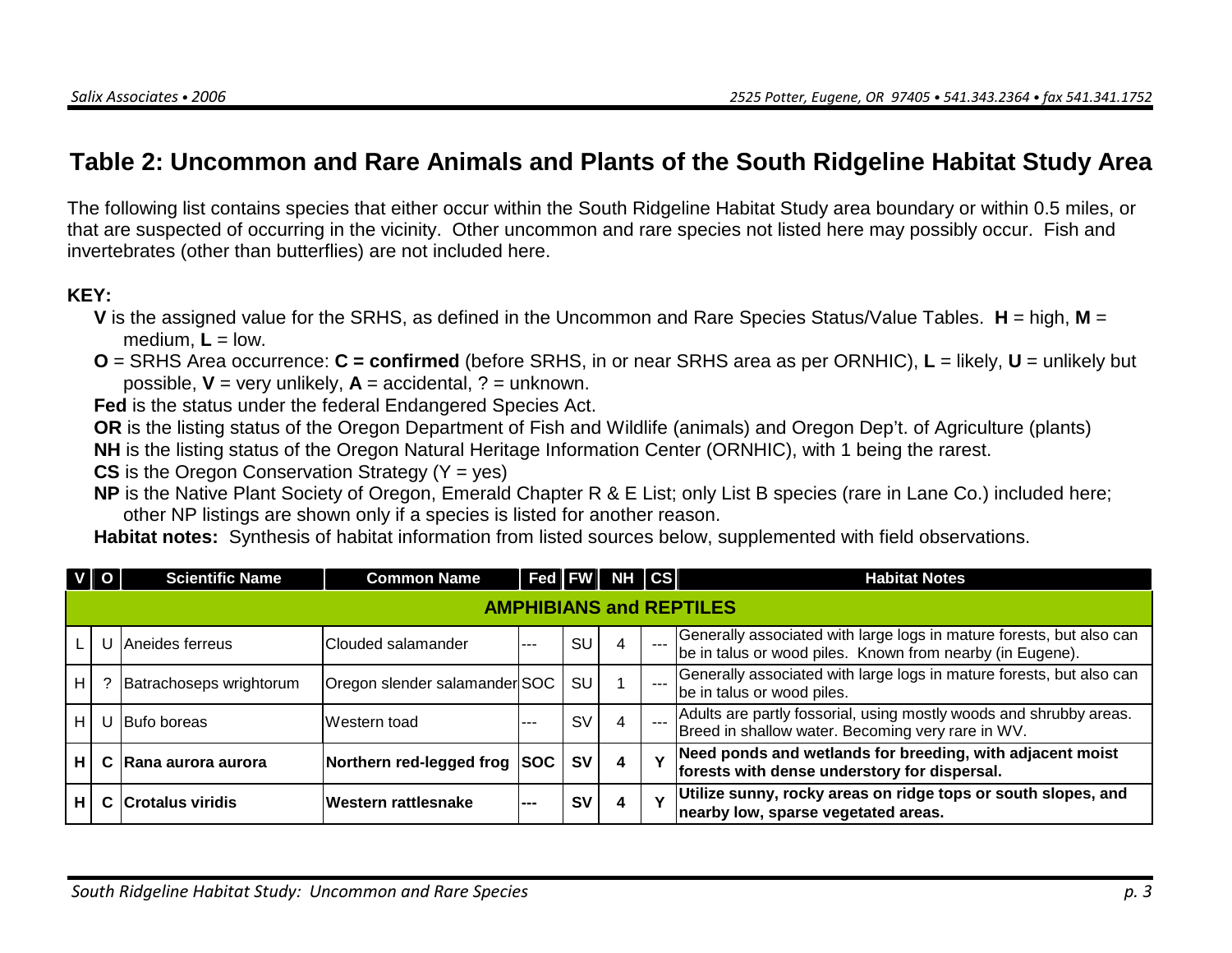|    | $\mathbf{o}$ | <b>Scientific Name</b>         | <b>Common Name</b>              |            |                          | Fed   FW   NH   CS  |       | <b>Habitat Notes</b>                                                                                         |
|----|--------------|--------------------------------|---------------------------------|------------|--------------------------|---------------------|-------|--------------------------------------------------------------------------------------------------------------|
|    | <b>BIRDS</b> |                                |                                 |            |                          |                     |       |                                                                                                              |
|    |              |                                |                                 |            |                          |                     |       |                                                                                                              |
| H  |              | A Accipiter gentilis           | Northern goshawk                | SOC        | <b>SC</b>                | 4                   |       | Need large stands of large conifer, with other stand types and<br>openings mixed in.                         |
| H. |              | Ammodramus savannarum          | Grasshopper sparrow             |            | <b>SP</b>                | $\overline{2}$      | Y     | Nest in areas with low to moderate grass height and few shrubs.                                              |
| H  | V            | Chordeiles minor               | Common nighthawk                | $---$      | SC                       | 4                   |       | Y Nests in short grassy areas or on gravel bars.                                                             |
| H. |              | U Contopus cooperi             | Olive-sided flycatcher          | <b>SOC</b> | <b>SV</b>                | 4                   |       | Need older stands, especially with large, older trees near openings.<br>Migration, yes. Nesting, unlikely.   |
| M  |              | C Dryocopus pileatus           | <b>Pileated woodpecker</b>      | ---        | <b>SV</b>                | ---                 |       | Late successional, mixed forest with large diameter trees and<br>snags. Also forages in other forest types.  |
| Н. |              | C Empidonax traillii brewsteri | <b>Little willow flycatcher</b> | ---        | <b>SV</b>                | $\overline{\bf{4}}$ |       | Prefers willow and other shrub thickets, especially near water.                                              |
| H  | V            | Eremophila alpestris strigata  | Streaked horned lark            | C          | <b>SC</b>                | $\mathbf{1}$        | Y     | Needs large expanses of short-grass habitat.                                                                 |
| H  | A            | Falco peregrinus anatum        | American peregrine falcon       | ---        | LE                       | $\overline{2}$      |       | Nest on large cliffs, or occasionally large buildings or bridges.                                            |
| H. |              | U Haliaeetus leucocephalus     | <b>Bald eagle</b>               | LТ         | LТ                       | 4                   |       | Nests in large trees near water. Roost in large trees, sometimes<br>farther from water.                      |
| H  |              | C Ilcteria virens              | Yellow-breasted chat            | <b>SOC</b> | <b>SC</b>                | 4                   | Y     | Prefers dense, tall, shrubby habitats, usually near water.                                                   |
| H  | U            | Melanerpes formicivorus        | Acorn woodpecker                | SOC        | ---                      | 4                   |       | Colonial; use cavities in large-diameter oaks. Need oak woodlands<br>with soft snags and open understories.  |
| H  |              | U Melanerpes lewis             | Lewis's woodpecker              | <b>SOC</b> | <b>SC</b>                | 2                   |       | Primary habitat is oak savanna; nest in cavities. Generally only in<br>WV as post-breeding dispersers.       |
| M  |              | C Oreortyx pictus              | Mountain quail                  | SOC        | ---                      | $\overline{4}$      | $---$ | Need shrubby habitats and open places nearby to forage.                                                      |
| M  |              | Patagioenas fasciata           | Band-tailed pigeon              | SOC        | ---                      | 4                   |       | Need mineral sites, and large conifer forest landscape, with mixed<br>age and structure within.              |
| H. |              | U Pooecetes gramineus affinis  | Oregon vesper sparrow           | SOC        | <b>SC</b>                | 2                   |       | Need grasslands with patches of bare ground for foraging and<br>nesting; scattered shrubs/trees for perching |
| H. |              | $U$ Progne subis               | Purple martin                   | SOC        | <b>SC</b>                | 2                   |       | Use cavities in snags or nest boxes; usually near water.                                                     |
| H. |              | Sialia mexicana                | Western bluebird                |            | $\overline{\mathsf{sv}}$ | 4                   |       | Primary habitat is oak savanna; nest in cavities.                                                            |
| H. |              | Sitta carolinensis aculeata    | White-breasted nuthatch         | $---$      | ---                      | 4                   |       | Aka white-breasted nuthatch. Prefers mature oak savanna and<br>woodland habitats, with oaks >22"dbh.         |
| H  |              | Spizella passerine             | Chipping sparrow                |            | ---                      | $---$               | Y     | Oak woodlands & savanna; likely oak-pine (& Doug-fir?) savanna.                                              |
| H  | U            | Strix occidentalis caurina     | Northern spotted owl            | LT         | LТ                       | 1                   |       | Nest in old growth conifer stands. Nesting unlikely, but known from<br>nearby.                               |
| H  | V            | Sturnella neglecta             | Western meadowlark              |            | $\overline{SC}$          | 4                   | Y     | Needs 40 ac or more of prairie or other open habitat for nesting.                                            |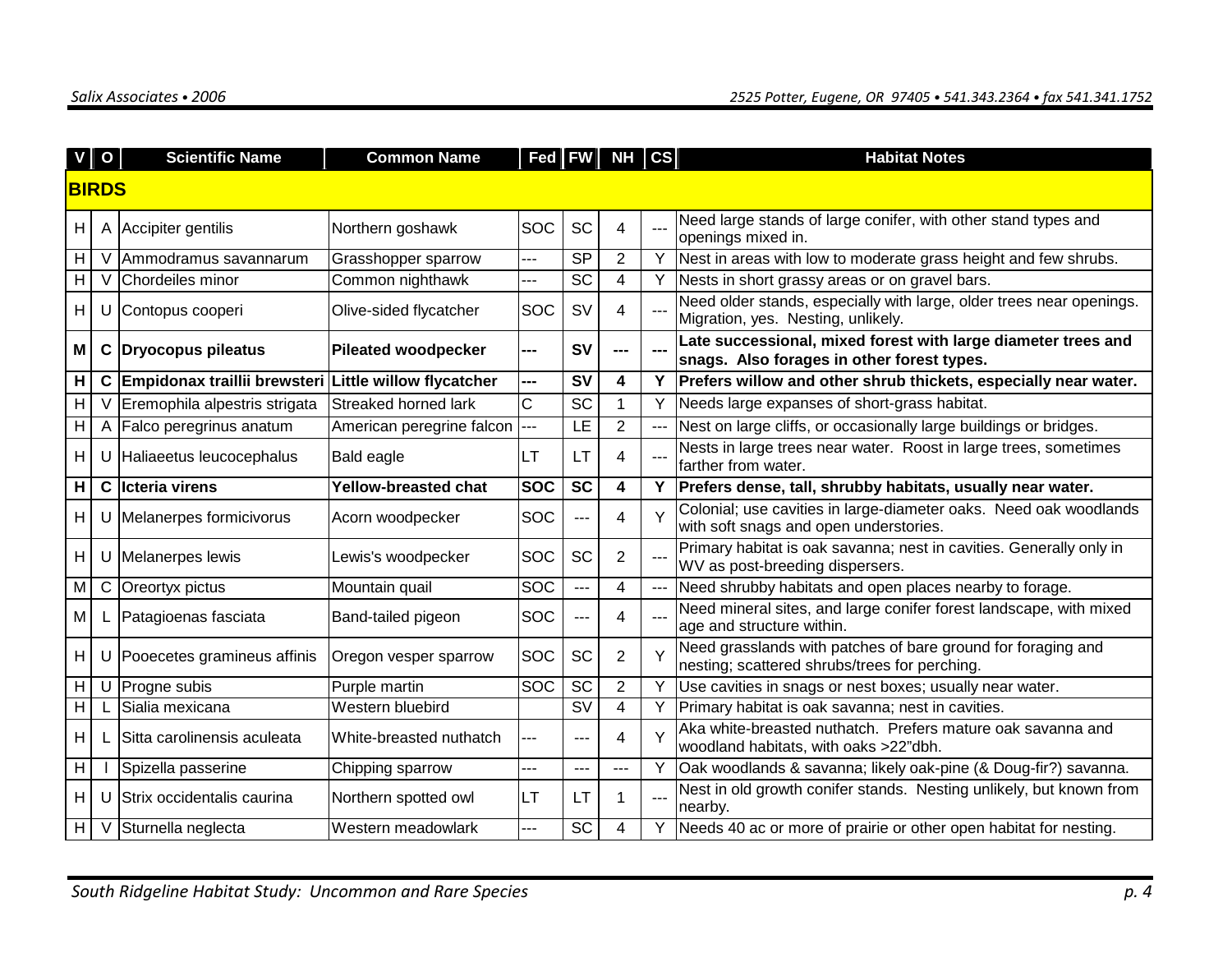|   | $V$   O        | <b>Scientific Name</b>               | <b>Common Name</b>        |            |           | $ $ Fed $ $ FW $ $ NH $ $ CS |                     | <b>Habitat Notes</b>                                                                                                                                                                      |  |  |  |
|---|----------------|--------------------------------------|---------------------------|------------|-----------|------------------------------|---------------------|-------------------------------------------------------------------------------------------------------------------------------------------------------------------------------------------|--|--|--|
|   |                | <b>INVERTEBRATES</b>                 |                           |            |           |                              |                     |                                                                                                                                                                                           |  |  |  |
| H |                | V Euphydryas editha taylori          | Taylor's checkerspot      | C          | ---       | 1                            | Y                   | Need prairie & savanna habitat. Currently use Plantago lanceolata<br>(narrow-leaf plantain) as larval host; historically, likely used<br>Castilleja. Historic in Lane Co. (Coburg Hills). |  |  |  |
| H |                | U Icaricia icarioides fenderi        | Fender's blue butterfly   | ILЕ        |           | 1                            | Y                   | Use prairie and savanna habitat. Almost exclusively use Lupinus<br>sulphureus ssp. kincaidii (Kincaid=s lupine) as larval host. Rarely,<br>Lupinus albicaulis and L. arbustus.            |  |  |  |
|   | <b>MAMMALS</b> |                                      |                           |            |           |                              |                     |                                                                                                                                                                                           |  |  |  |
| M |                | V Arborimus albipes                  | White-footed vole         | SOC        | SU        | 4                            |                     | Within range, but more riparian-associated.                                                                                                                                               |  |  |  |
| M | $\mathbf{U}$   | Arborimus longicaudus<br>longicaudus | Red tree vole             | SOC        | ---       | 4                            | ---                 | Prefers young to mature conifer stands.                                                                                                                                                   |  |  |  |
| H |                | U Corynorhinus townsendii            | Townsend's big-eared bat  | <b>SOC</b> | SC        | $\overline{2}$               | Y                   | Uses caves. Mines, buildings for maternity and other roosting and<br>hibernacula.                                                                                                         |  |  |  |
| M |                | L Lasionycteris noctivagans          | Silver-haired bat         | SOC        | SU        | 4                            |                     | Prefer large tree cavities for maternity and other roosting. May be<br>associated more with old growth. Snags likely important.                                                           |  |  |  |
| M |                | U Myotis californicus                | California myotis         |            |           | 4                            | Y                   | Use a wide range of habitats, roost in crevices, possibly caves.<br>Snags likely important.                                                                                               |  |  |  |
| M | L.             | Myotis evotis                        | Long-eared myotis         | SOC        | SU        | 4                            |                     | Associated with conifer forests. Uses snags, buildings, bridges and<br>other structures.                                                                                                  |  |  |  |
| M |                | L Myotis volans                      | Long-legged myotis        | SOC        | SU        | 4                            | $\qquad \qquad - -$ | Associated with late-successional conifer forests, likely using snags.                                                                                                                    |  |  |  |
| н |                | C Sciurus griseus                    | Western gray squirrel     | ---        | <b>SU</b> | 4                            | Y                   | Oak savanna and woodland is best habitat, and mixed pine or<br>other conifer element is good. Prefer large OR white oak<br>cavities for birthing/rearing.                                 |  |  |  |
|   | V              | Tadarida brasiliensis                | Brazilian free-tailed bat |            |           | 4                            |                     | Prefer large tree cavities for maternity and other roosting, so snags<br>are important. Peripheral: southern WV is the northern edge of<br>range.                                         |  |  |  |
| M | U              | Thomomys bulbivorus                  | Camas pocket gopher       | SOC        |           | 4                            |                     | Prairies and openings with good drainage. Generally at lower<br>elevations than the S. Eugene Ridgeline area.                                                                             |  |  |  |
|   | <b>PLANTS</b>  |                                      |                           |            |           |                              |                     |                                                                                                                                                                                           |  |  |  |
|   |                |                                      |                           |            |           |                              |                     | <b>NP</b>                                                                                                                                                                                 |  |  |  |
| M |                | L Apocynum cannibinum                | Hemp dogbane              |            |           |                              |                     | B<br>Open, mesic areas. Can tolerate some disturbance. Ag field                                                                                                                           |  |  |  |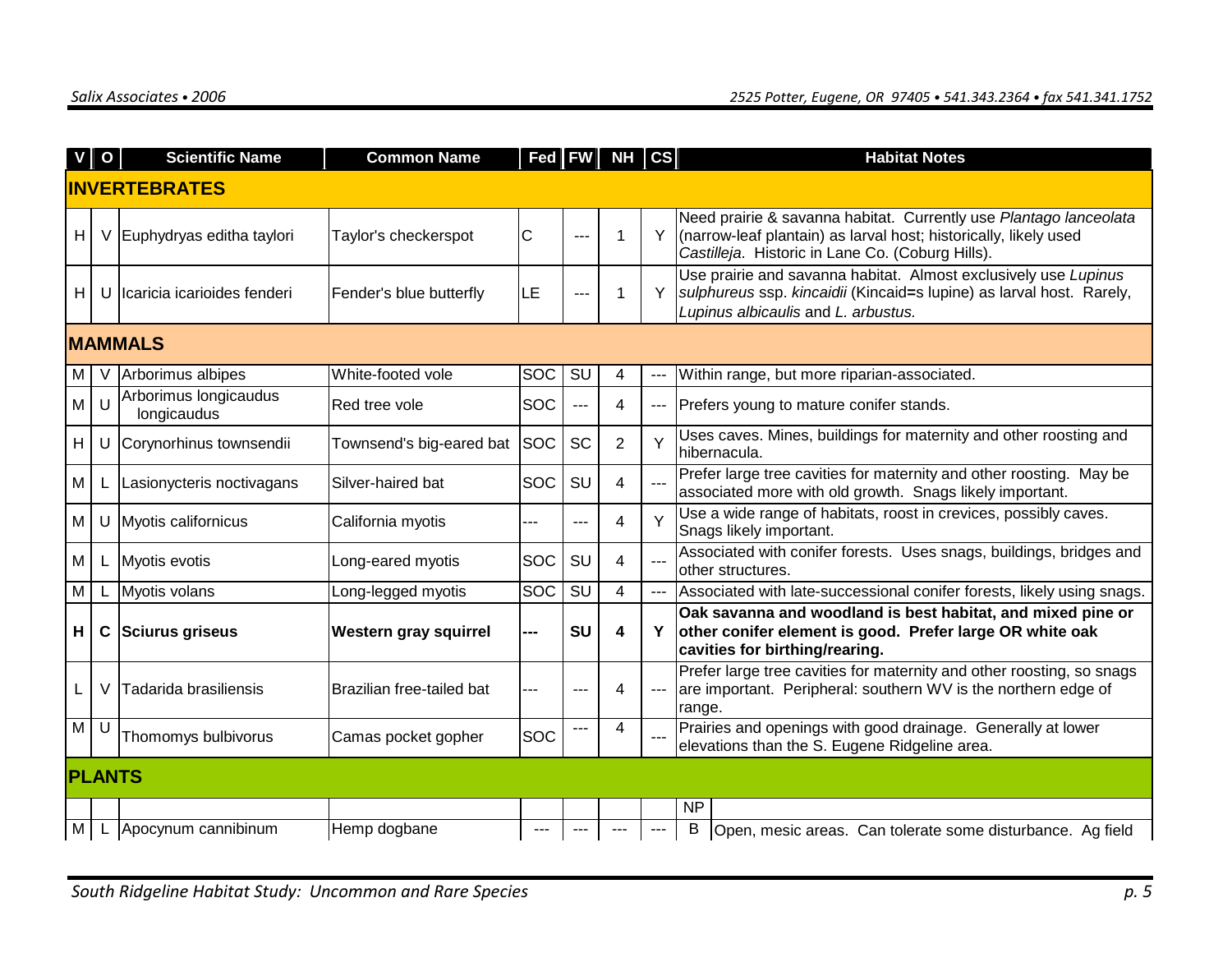| $\mathsf{V}$   | $\mathbf{o}$ | <b>Scientific Name</b>                     | <b>Common Name</b>         | Fed   FW   |              | NH           | $\csc$ |              | <b>Habitat Notes</b>                                                                                                                            |
|----------------|--------------|--------------------------------------------|----------------------------|------------|--------------|--------------|--------|--------------|-------------------------------------------------------------------------------------------------------------------------------------------------|
|                |              |                                            |                            |            |              |              |        |              | edges may be OK.                                                                                                                                |
| M              |              | Apocynum sibiricum var.<br>salignum        | Clasping-leaved dogbane    | $- -$      |              | ---          |        | B            | Open, mesic areas. Can tolerate some disturbance. Ag field<br>edges may be OK.                                                                  |
| М              |              | Asclepias fasicularis                      | Narrow-leaved milkweed     | $--$       | ---          | ---          | ---    | B            | Open, mesic areas. Can tolerate some disturbance. Ag field<br>edges may be OK.                                                                  |
| М              |              | Calycadenia truncata                       | Rosin weed; tackweed       |            | --           | $---$        | ---    | В            | Dry prairies and savannas. (Added 2006.)                                                                                                        |
| M              | U            | Carex aurea                                | Golden-fruited sedge       | ---        |              | $- - -$      | ---    | B            | Dry prairies and savannas. (Added 2006.)                                                                                                        |
| H              |              | U Cicendia quadrangularis                  | Timwort                    | ---        |              | $\mathbf{2}$ | ---    | A            | Vernal pools, pond edges; sparsely-vegetated parts of wet<br>prairie when drying out in spring.                                                 |
| H.             | C            | Cimicifuga elata                           | Tall bugbane               |            | C            | 1            | ---    | A            | Slightly moist north slopes in conifer forest, usually with<br>bigleaf maple in the understory. Rare on E and W slopes.<br>Often in small gaps. |
| М              |              | Cypripedium montanum                       | Mountain lady's-slipper    | $---$      | ---          | 4            | ---    | B            | Dry, open mixed deciduous/coniferous forests. Historic<br>sighting in SRHS area; likely extirpated.                                             |
| $H \mid$       | V            | Delphinium oreganum                        | Willamette Valley larkspur | SOC        | $\mathsf{C}$ | $\mathbf 1$  | ---    | A            | Floodplain forest edges and gaps. Possibly moist prairie.                                                                                       |
| M              |              | Dodecatheon pulchellum var.<br>macrocarpum | Beautiful shooting star    | ---        |              | ---          | ---    | В            | Wet to moist prairies.                                                                                                                          |
| H <sub>1</sub> | IJ           | Erigeron decumbens var.<br>decumbens       | Willamette Valley daisy    | LE         | LE           | 1            | Y      | A            | Moist to upland prairie, possibly savanna.                                                                                                      |
| H              |              | C Eucephalus (Aster) vialis                | <b>Wayside aster</b>       | <b>SOC</b> | LT           | 1            | Υ      | A            | Oak savanna, mixed forest gaps and edges.                                                                                                       |
| $\overline{M}$ | U            | Gilia sinistra ssp. sinistra               | Sinister gilia             |            | ---          | 3            | ---    | C            | Historic sighting in SRHS area.                                                                                                                 |
| M              |              | Hierochloe odorata                         | Holy grass                 |            | ---          | 3            | ---    | $---$        | Moist slopes, meadows and streambanks.                                                                                                          |
| H              | $\vee$       | Horkelia congesta ssp.<br>congesta         | Shaggy horkelia            | SOC        | C            | 1            | ---    | A            | Moist to upland prairie and savanna.                                                                                                            |
| H              |              | U Howellia aquatilis                       | howellia                   | <b>LT</b>  | ---          | $\mathbf 1$  | Υ      | $\mathsf{C}$ | Low elevation pond shorelines.                                                                                                                  |
| H.             | C            | Lathyrus holochlorus                       | <b>Thin-leaved peavine</b> | <b>SOC</b> |              | 1            |        | A            | Often associated with moist OR white oak / OR ash forest,<br>on edges. Usually on floodplains, can be on hillsides or<br>hilltops.              |
| M <sub>1</sub> |              | athyrus vestitus var.<br>ochropetalus      | Pacific pea                | ---        |              | ---          | ---    | В            | Forest openings and edges.                                                                                                                      |
| H              | U            | Lomatium bradshawii                        | Bradshaw's lomatium        | LE         | LE           | $\mathbf 1$  | Υ      | A            | Wet prairie; occasionally gaps in wet, Oregon ash forest.                                                                                       |
| M              | U            | Lomatium macrocarpum                       | Large-fruited lomatium     | ---        | ---          | ---          | ---    | В            | Dry prairies and savannas. (Added 2006.)                                                                                                        |
| M              |              | C Lupinus affinus                          | <b>Fleshy lupine</b>       |            |              |              |        | В            | Meadows, prairies.                                                                                                                              |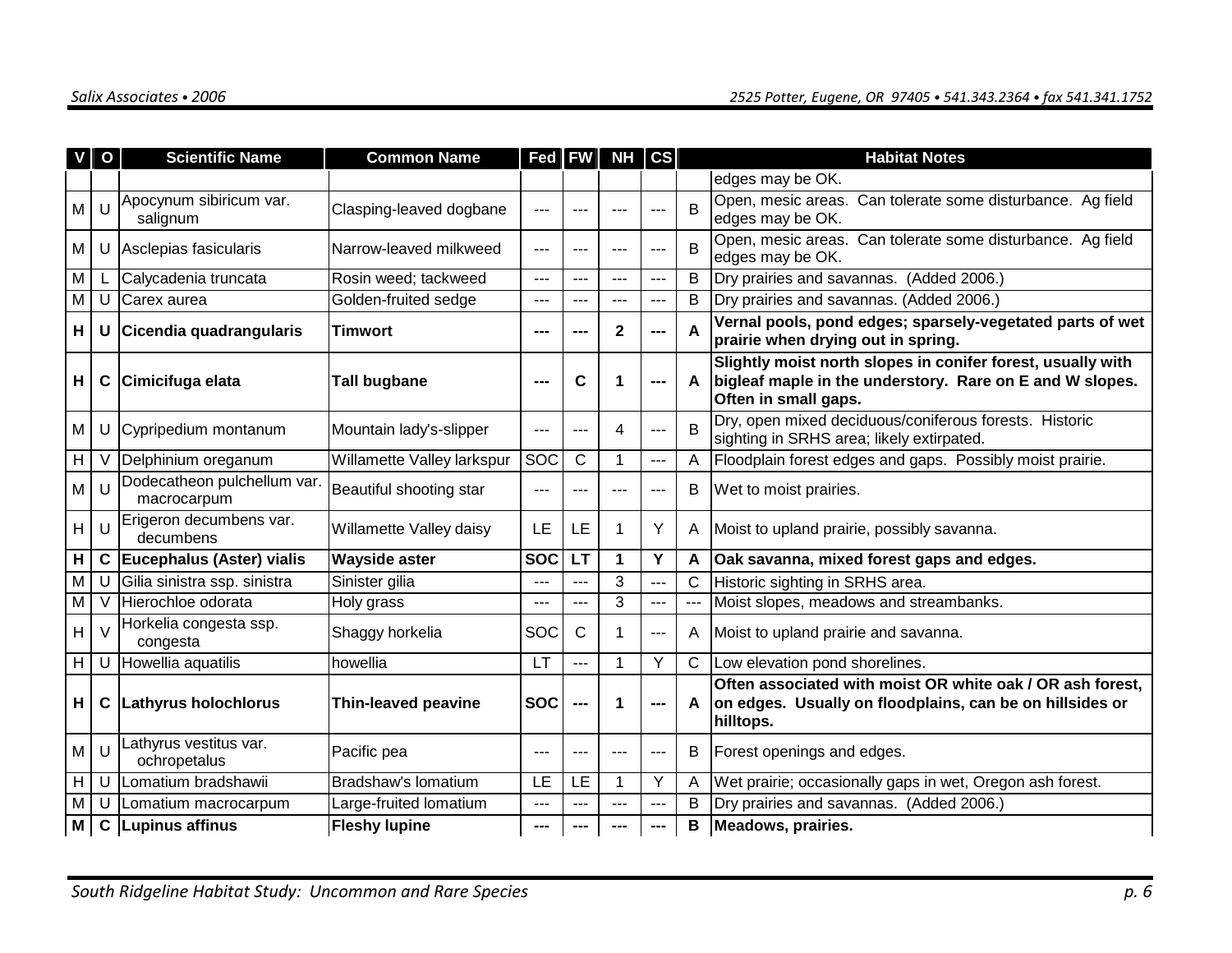| V        | $\mathbf{o}$ | <b>Scientific Name</b>                 | <b>Common Name</b>                    | Fed        | <b>FW</b>    | NH             | $\mathsf{cs}$ |                   | <b>Habitat Notes</b>                                                                                                                                              |  |
|----------|--------------|----------------------------------------|---------------------------------------|------------|--------------|----------------|---------------|-------------------|-------------------------------------------------------------------------------------------------------------------------------------------------------------------|--|
| H.       |              | Lupinus sulphureus ssp.<br>kincaidii   | Kincaid's lupine                      | LТ         | LТ           | $\mathbf 1$    | Y             | A                 | Upland to slightly moist prairie.                                                                                                                                 |  |
| М        |              | U Montia dichotoma                     | Dwarf montia                          | ---        |              | $---$          | ---           | B                 | Vernally moist areas.                                                                                                                                             |  |
| H        | C            | <b>Montia howellii</b>                 | <b>Howell's montia</b>                | ---        | C            | 4              | ---           | A                 | Vernally moist areas with sparse vegetation. Wet prairies<br>(occ. on ant mounds); seepy, gravelly areas. Can grow in<br>gravel in parking areas, road shoulders. |  |
|          |              | M   V? Navarretia leucocephala         | White-flowered navarretia             | $-$ --     | ---          | 3              | ---           | C                 | Vernal pools.                                                                                                                                                     |  |
|          |              | H U? Navarretia willamettensis         | Willamette navarretia                 | $---$      | ---          | 1              | ---           | $--$              | Vernal pools.                                                                                                                                                     |  |
| M        | $\mathbf c$  | Olsynium douglasii                     | <b>Grass widows</b>                   | ---        |              | $\overline{a}$ | ---           | В                 | Grassy balds, rocky areas.                                                                                                                                        |  |
| М        |              | Orobanche pinorum                      | Oceanspray broomrape                  | ---        | ---          | ---            | ---           | B                 | Parasitic on Holodiscus discolor.                                                                                                                                 |  |
| H.       |              | Pellaea andromedifolia                 | Coffee fern                           |            | --           | 2              | ---           | A                 | Warm, south-facing rocky areas.                                                                                                                                   |  |
| М        | V            | Polygonum punctatum                    | Dotted smartweed                      | $---$      | ---          | 3              | $\cdots$      | C                 | Wet areas, including marshes.                                                                                                                                     |  |
| H        |              | Pyrrocoma racemosa var.<br>racemosa    | Racemose pyrrocoma                    | ---        |              | $\overline{2}$ | ---           | A                 | Wet to moist prairies.                                                                                                                                            |  |
| H        |              | U Romanzoffia thompsonii               | Thompson mistmaiden                   | $--$       | ---          | 1              | $\cdots$      | A                 | Seepy areas on south slopes. Does not compete well with<br>taller vegetation. Historic sighting in SRHS area.                                                     |  |
| H        | V            | Rotala ramosior                        | Toothcup                              | ---        | ---          | $\overline{2}$ | ---           | C                 | Shorelines.                                                                                                                                                       |  |
| М        |              | Scirpus pallidus                       | Pale bulrush                          |            |              | 3              | ---           | С                 | Wet areas, including ditches.                                                                                                                                     |  |
| H        |              | Scirpus pendulus                       | Drooping bulrush                      | ---        |              | $\overline{2}$ | ---           | Α                 | Wet areas, including ditches.                                                                                                                                     |  |
| Μ        | C            | Senecio macounii                       | <b>Puget groundsel</b>                | ---        |              | ---            | ---           | B                 | Savannas, open woodlands. (Very old Spencer Butte site.<br><b>Added 2006.)</b>                                                                                    |  |
| H        | $\mathbf c$  | Sericocarpus rigidus (Aster<br>curtus) | White-topped aster                    | <b>SOC</b> | LT           | 1              | Υ             | A                 | Prairies and savannas, upland to moist. Sometimes with<br>some disturbance.                                                                                       |  |
| $H \mid$ |              | Sidalcea campestris                    | Meadow checkermallow                  | ---        | $\mathsf{C}$ | 4              | ---           | A                 | Dry to moist prairies and savannas; also edges and gaps                                                                                                           |  |
| M        | U            | Sidalcea cusickii                      | Cusick's checkermallow                | $---$      | ---          | 4              | ---           | $---$             | Damp to wet prairie, forest edges and gaps.                                                                                                                       |  |
| M        | V            | Silene hookeri ssp. hookeri            | Hooker's pink                         | ---        | ---          | ---            |               | B                 | Dry prairies and savannas. (Added 2006.)                                                                                                                          |  |
| H        | C            | Sisyrinchium hitchcockii               | <b>Hitchcock's blue-eyed</b><br>grass | <b>SOC</b> | ---          | 1              | ---           | A                 | Wet to moist prairie.                                                                                                                                             |  |
| M I      | IJ           | Triteleia grandiflora ssp.<br>howellii | Howell's brodiaea                     | $--$       | ---          | $---$          | ---           | В                 | Dry to moist prairies.                                                                                                                                            |  |
| M        | U            | Verbena hastata                        | Blue verbena                          | ---        | ---          | 4              | ---           | B<br>Moist areas. |                                                                                                                                                                   |  |
| M        | U            | Viola hallii                           | Hall's violet                         |            |              | ---            | ---           | B                 | Upland prairie.                                                                                                                                                   |  |
| M        |              | C Viola praemorsa ssp. prae.           | <b>Upland yellow violet</b>           |            |              | ---            |               | в                 | Dry prairies and savannas. (Added 2006.)                                                                                                                          |  |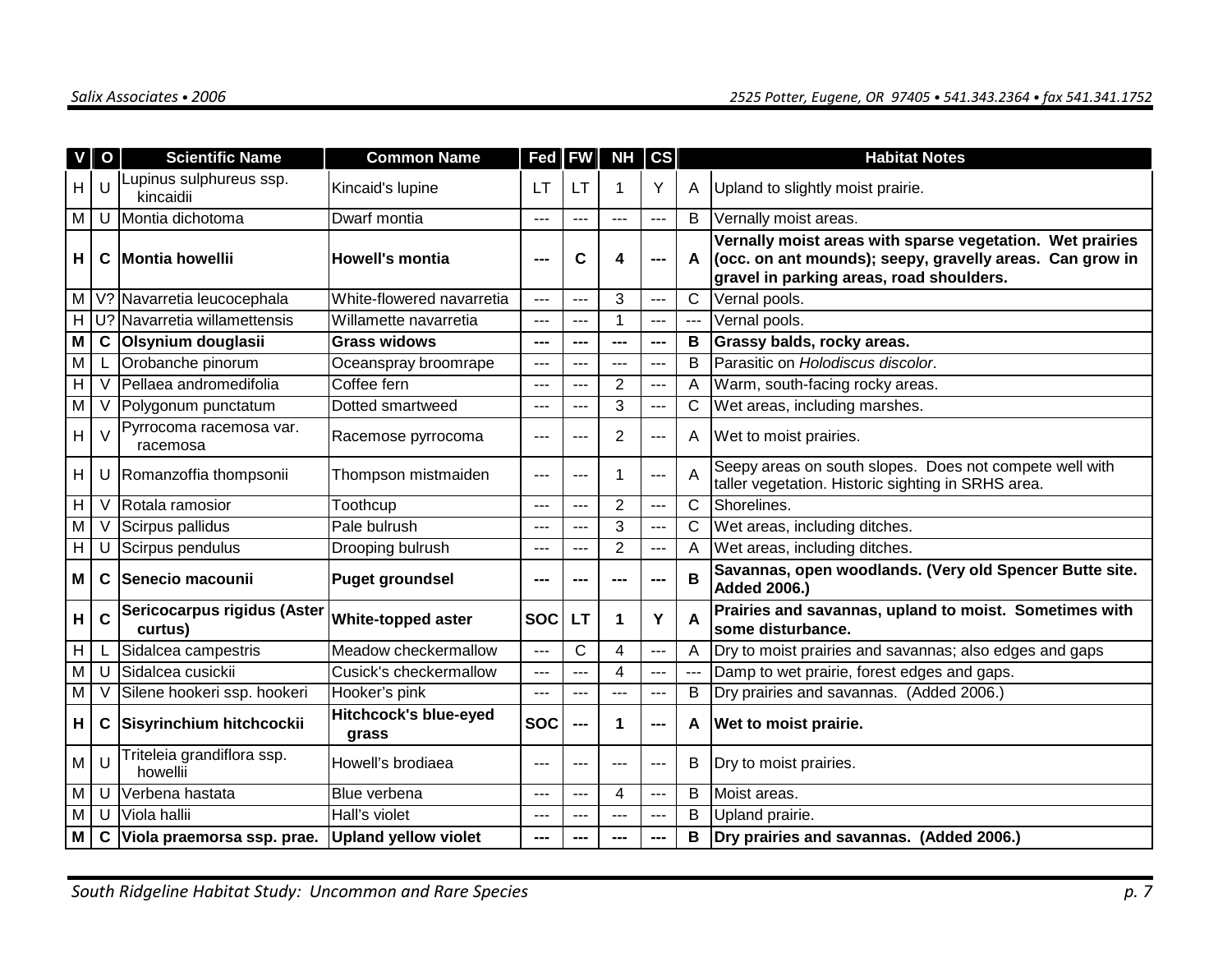|   | V O | icientific M<br>Name   | <b>Common Name</b>        | Fed   FW |       | <b>NHI</b> | <b>CS</b> | <b>Habitat Notes</b>   |
|---|-----|------------------------|---------------------------|----------|-------|------------|-----------|------------------------|
| H |     | Volffia borealis<br>™  | Dotted<br>' water-meal    | ---      | ---   |            | ----      | <b>Stagnant water.</b> |
| H | A.  | Wolffia<br>∟columbiana | ⌒<br>IColumbia water-meal | ---      | $- -$ |            | ----      | <b>Stagnant water.</b> |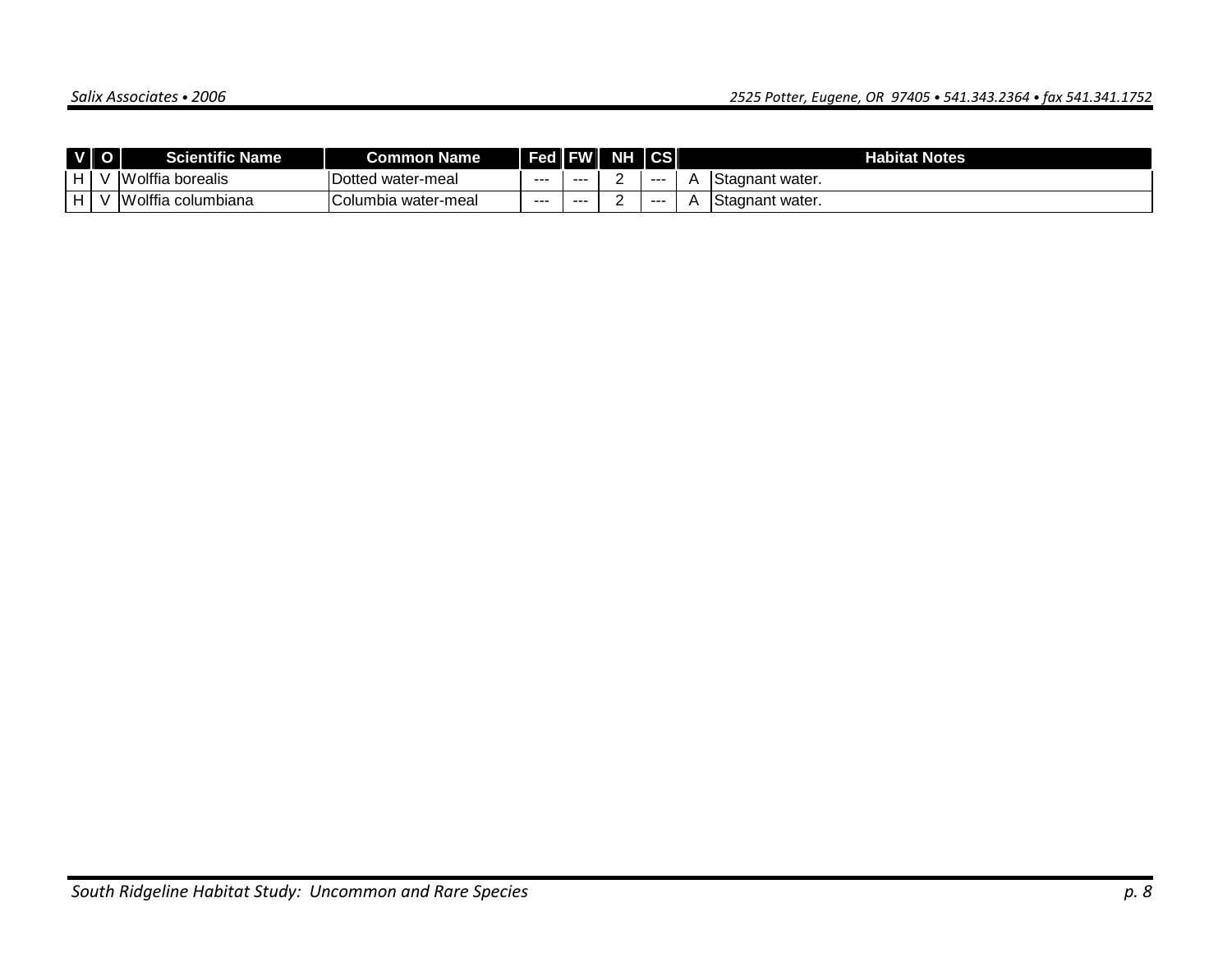# **Table 3: Habitat and Range of Uncommon and Rare Animals and Plants of the South Ridgeline Habitat Study Area**

The following paragraphs contain narratives addressing research and field findings for the original target species of this study, plus any others that were documented to occur within or very close to the study area. As previously noted, field observation of these species was limited to incidental detection during general habitat surveys. Plant ranges are from sources listed at the end of this appendix. Additional plant range information from Flora of North America and the Oregon Flora Project (both on the web).

#### **Notes:**

**V** = Value, from Uncommon and Rare Animals and Plants of the South Ridgeline Study Area (Table 2).

**06** = Seen (Y) or not seen (N) during the summer 2006 SRHS inventory.

| <b>Common name V</b>              |   | 06 | <b>SRHS area population information</b>                                                                                                                                       | Habitat & range                                                                                                                                                                                                                                       |
|-----------------------------------|---|----|-------------------------------------------------------------------------------------------------------------------------------------------------------------------------------|-------------------------------------------------------------------------------------------------------------------------------------------------------------------------------------------------------------------------------------------------------|
|                                   |   |    | <b>PLANTS</b>                                                                                                                                                                 |                                                                                                                                                                                                                                                       |
| Fleshy lupine                     | M | N  | Seen roadside (mowed, in public ROW)<br>adjacent to HAU 11. Known in HAU 11<br>from previous record.                                                                          | Open areas.<br>Endemic to SW OR and NW CA.                                                                                                                                                                                                            |
| Grass widows                      | M | N. | Only population known in SRHS area is in<br>rocky habitat at top of Spencer Butte,<br>where hundreds are present. Early<br>flowering. Not visited as a part of SRHS<br>study. | Open areas, usually rocky. Small, historic population on<br>Skinner Butte likely extirpated by trail construction or use.<br>Small population known on Mt. Pisgah.<br>Scattered in western N. America.                                                |
| Hitchcock's<br>blue-eyed<br>grass | H | Y  | Seems to be most common in HAU 2<br>habitats that were opened up from<br>logging. Found in two other HAUs.                                                                    | Large population in upper Amazon basin, on valley floor<br>near creek. Widely scattered elsewhere in moist, open<br>habitats in our area.<br>Endemic to southern Willamette Valley (Lane Co.),<br>Roseburg area (Douglas Co.), and Humboldt Co. (CA). |
| Howell's montia                   | H | N. | Known from near the SRHS area.                                                                                                                                                | Wet prairies (rare); moist, low spots in gravel<br>(uncommon). Scattered, ephemeral (waif); may "come                                                                                                                                                 |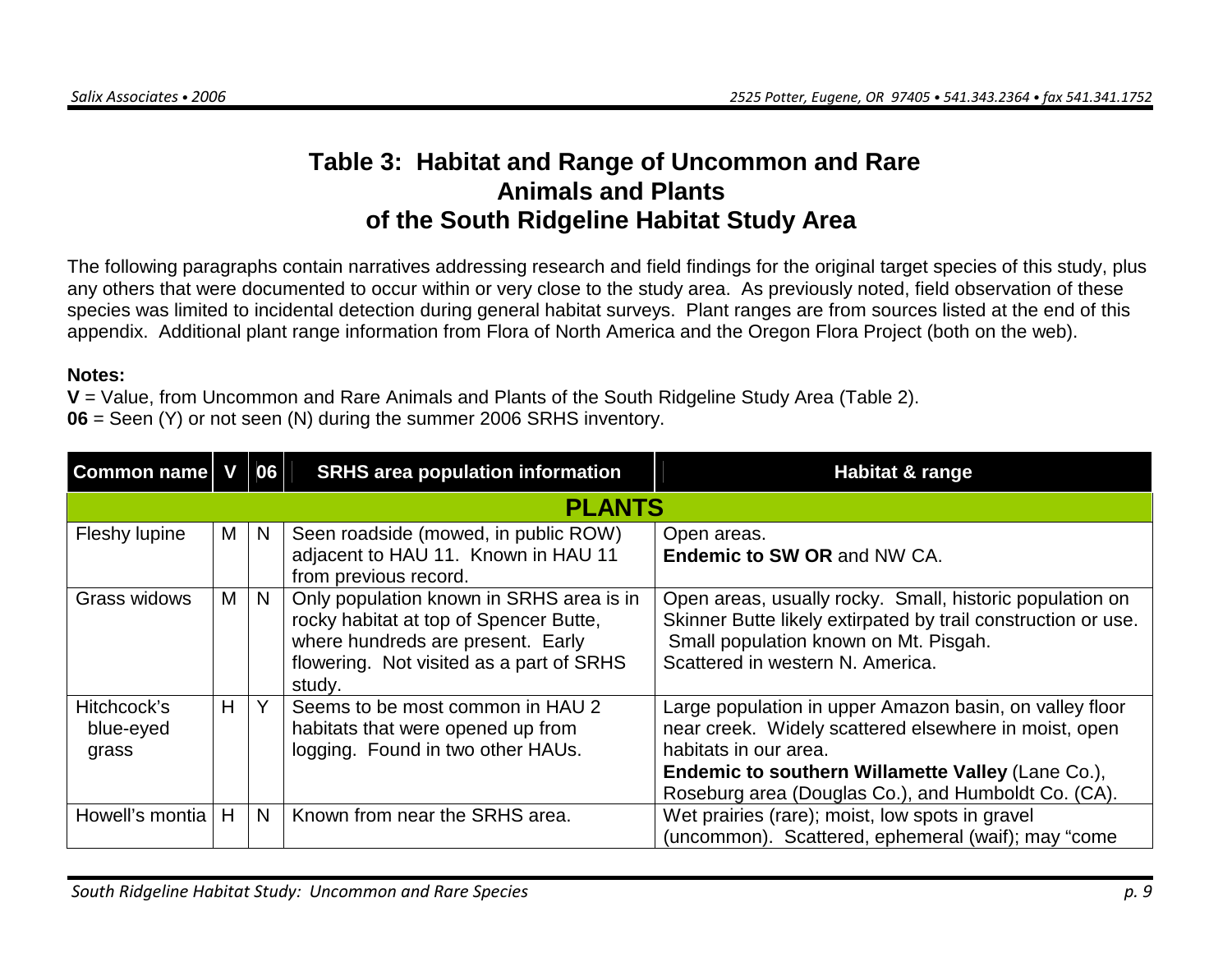| <b>Common name</b>      | V | 06 | <b>SRHS area population information</b>                                                                                                                                                                                                                                                                                                                                                                       | <b>Habitat &amp; range</b>                                                                                                                                                                                                                                                                                                                                                                                                                        |
|-------------------------|---|----|---------------------------------------------------------------------------------------------------------------------------------------------------------------------------------------------------------------------------------------------------------------------------------------------------------------------------------------------------------------------------------------------------------------|---------------------------------------------------------------------------------------------------------------------------------------------------------------------------------------------------------------------------------------------------------------------------------------------------------------------------------------------------------------------------------------------------------------------------------------------------|
|                         |   |    |                                                                                                                                                                                                                                                                                                                                                                                                               | and go."<br>Ranges from SW BC to NW CA, west of the Cascades.<br>Most known sites are within the southern Willamette<br>Valley ecoregion.                                                                                                                                                                                                                                                                                                         |
| Kincaid's lupine        | H | N  | Several populations known lower in the<br>Willow Creek area close to the SRHS<br>area. Other small populations known<br>elsewhere in West Eugene. One large<br>population on hillside to southwest of<br>study area. Sickle-keeled lupine, a similar<br>species, was seen in HAU 8. (Because it<br>is an alternate host for the Fender's Blue<br>Butterfly, surveys for that species should<br>be conducted.) | Primarily an upland prairie and savanna species, but can<br>grow in or very close to wetlands (as in the West Eugene<br>Wetlands area).<br>Western Oregon endemic: ranges from Yamhill County<br>south into Douglas County.                                                                                                                                                                                                                       |
| Meadow<br>checkermallow | H | Y  | Seen in 3 VMUs in HAU 12.                                                                                                                                                                                                                                                                                                                                                                                     | Scattered in open areas, particularly along fence lines or<br>on edges.<br><b>Endemic to the Willamette Valley.</b>                                                                                                                                                                                                                                                                                                                               |
| Puget groundsel M       |   | N  | Not seen at the historical Spencer Butte<br>site for many decades.                                                                                                                                                                                                                                                                                                                                            | Grows in open habitats.<br>Range is from BC to Baja, but no extant populations<br>known in southern Willamette Valley or Umpqua Valley.                                                                                                                                                                                                                                                                                                           |
| Shaggy horkelia H       |   | N  | Historic Spencer Butte population not<br>seen for many decades.                                                                                                                                                                                                                                                                                                                                               | Grows in prairies and savannas, from moist to fairly dry<br>conditions. Endemic to western Oregon.                                                                                                                                                                                                                                                                                                                                                |
| Tall bugbane            | H | Y. | Several recorded populations exist within<br>the study area, each having a fairly small<br>number of individuals. Some were seen<br>during the SRHS inventory.                                                                                                                                                                                                                                                | Found most often in our area in gaps or on edges of<br>moist conifer forests. It occasionally can be found in<br>shady, somewhat drier forests. Generally, it grows on<br>north slopes, but it can occur on east, or rarely, west,<br>slopes. As shady canopies close over populations, they<br>may either disappear entirely, or wane as nonflowering<br>plants until a new gap opens.<br><b>Endemic to western Oregon and Washington (small</b> |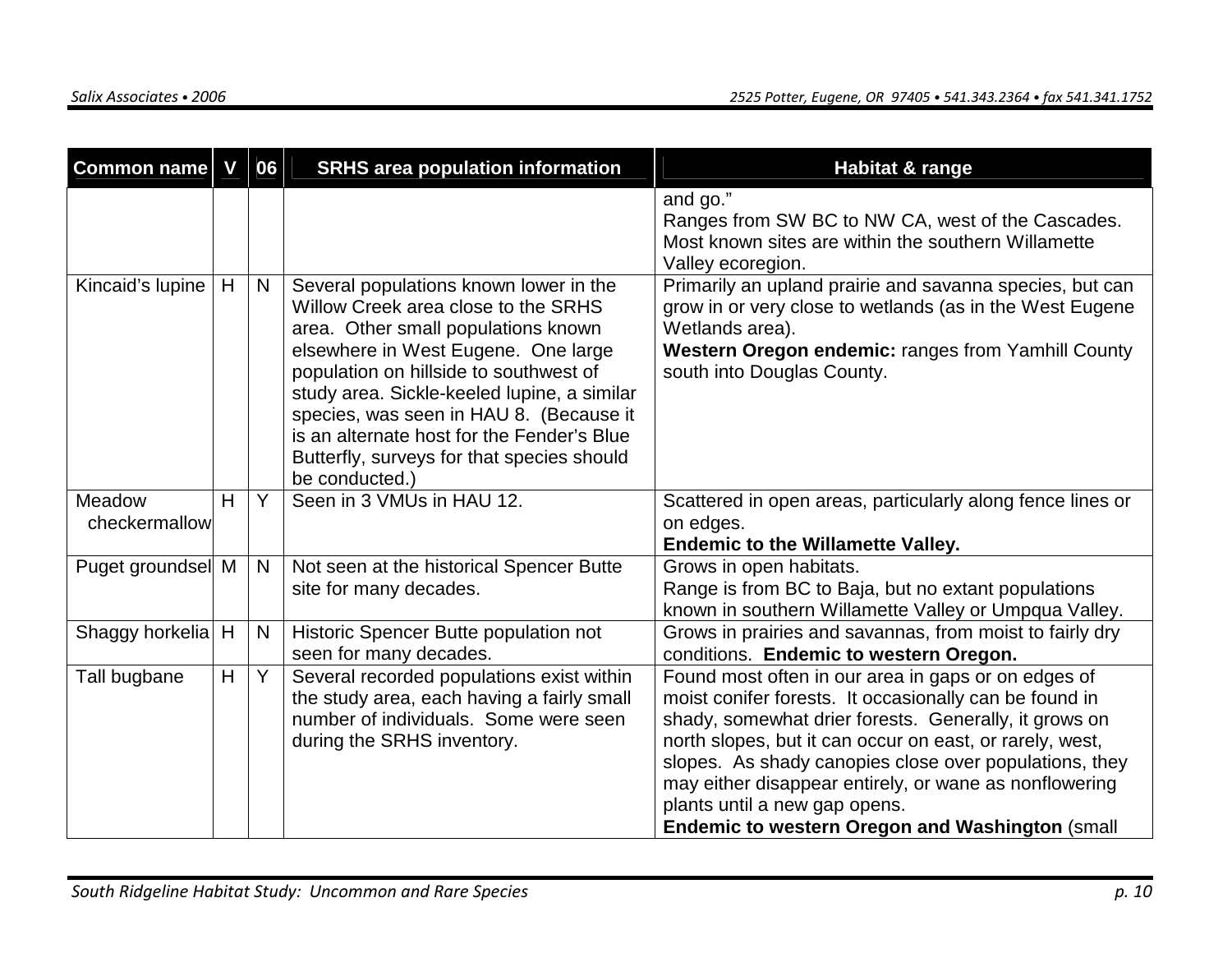| <b>Common name</b>       | V | 06 | <b>SRHS area population information</b>                                                                                                                                                                                                                                              | <b>Habitat &amp; range</b>                                                                                                                                                                                                                                                                                                                                                                                   |
|--------------------------|---|----|--------------------------------------------------------------------------------------------------------------------------------------------------------------------------------------------------------------------------------------------------------------------------------------|--------------------------------------------------------------------------------------------------------------------------------------------------------------------------------------------------------------------------------------------------------------------------------------------------------------------------------------------------------------------------------------------------------------|
|                          |   |    |                                                                                                                                                                                                                                                                                      | overlap into SW BC), occurring mostly in western Oregon.<br>If the two varieties gain recognition by the Oregon Flora<br>Project, only var. elata will be in our area, ranging from<br>Douglas County northward.                                                                                                                                                                                             |
| Thin-leaved<br>peavine   | H | N  | Known from nearby to the west.                                                                                                                                                                                                                                                       | Typical habitat for this species in our area includes<br>edges, riparian areas, oak savanna and woodland,<br>fencerows and roadsides. It tends to climb weakly on<br>other vegetation.<br><b>Essentially a Willamette Valley endemic, with a small</b><br>extension into WA, and possibly, Douglas County.                                                                                                   |
| Thompson's<br>mistmaiden | H | N  | This species has not been seen in the<br>study area for many years, and only one<br>location was noted historically. It is<br>possible that grazing, development, woody<br>encroachment, invasion by exotics, and<br>other impacts resulted in local extirpation<br>of this species. | The exact site of the historic location is not known (at the<br>"base of Spencer Butte"), and the nearest known<br>population is on BLM land several miles to the east.<br>Normally, it prefers moist seeps in southerly-sloping<br>prairie areas.<br><b>Endemic to the W. Cascades of Oregon from Marion</b><br>Co. south to Jackson Co. Few populations to the west in<br>the Willamette Valley ecoregion. |
| Upland yellow<br>violet  | M | N  | Known previously from HAU 11 and 13.                                                                                                                                                                                                                                                 | Upland prairies, and possibly savannas.<br>Grows from SW BC to CA. Quite a few sites with small<br>numbers in the Willamette Valley, and scattered<br>throughout mountainous areas of Oregon.                                                                                                                                                                                                                |
| Wayside aster            | H | Y. | Several recorded populations exist within<br>the study area. Some were seen during<br>the SRHS inventory. Two new<br>populations were recorded: one in HAU<br>10, one adjacent to HAU 13.                                                                                            | It grows in forest openings and edges, woodlands and<br>savannas. It is somewhat difficult to identify because it<br>has nondescript foliage, and flowers without petals.<br>Endemic to SW Oregon, from southern Linn County, to<br>Jackson and Josephine counties. Vast majority of<br>recorded populations are in Willamette Valley foothills of<br>southern Lane County.                                  |
| Willamette daisy H       |   | N  | Known only in the SRHS area from the                                                                                                                                                                                                                                                 | Grows in prairies and savannas, from moist to fairly dry                                                                                                                                                                                                                                                                                                                                                     |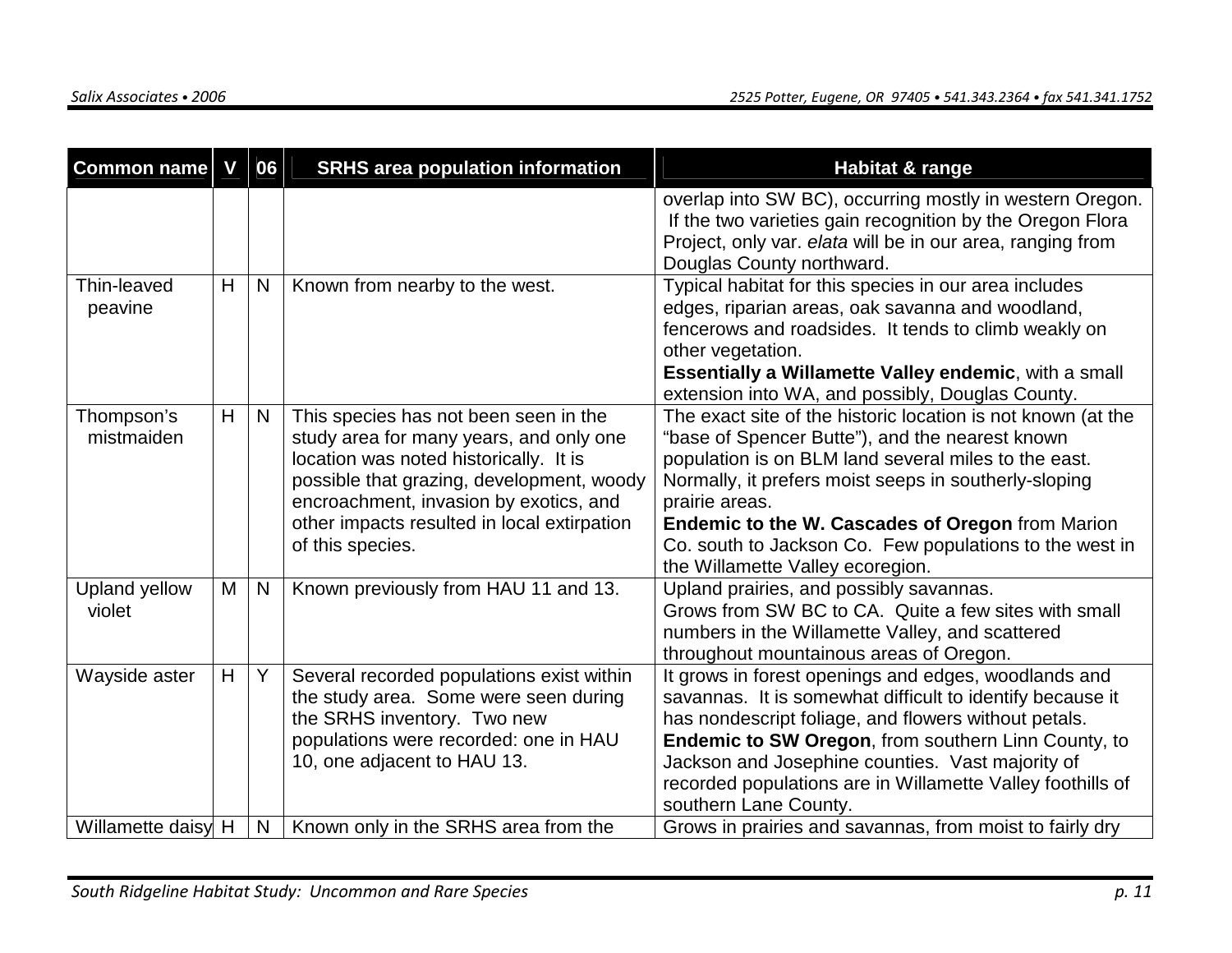| Common name     | V | 06           | <b>SRHS area population information</b>                             | Habitat & range                                             |
|-----------------|---|--------------|---------------------------------------------------------------------|-------------------------------------------------------------|
|                 |   |              | Willow Creek Preserve and other West                                | conditions.                                                 |
|                 |   |              | Eugene Wetlands sites.                                              | A Willamette Valley endemic.                                |
| White-top aster | H | $\mathsf{N}$ | One site that was recorded recently in                              | Grows in prairies and savannas, from moist to fairly dry    |
|                 |   |              | HAU 3 was not seen during the SRHS                                  | conditions.                                                 |
|                 |   |              | inventory. Other sites are in the W.                                | <b>Endemic to the Willamette Valley - Puget Trough</b>      |
|                 |   |              | Eugene Wetlands area.                                               | ecoregion, with the vast majority in the Willamette Valley, |
|                 |   |              |                                                                     | and a few in WA at the south end of Puget Sound.            |
|                 |   |              | <b>WILDLIFE</b>                                                     |                                                             |
| Little willow   | H | Υ            | Found erratically in and near the SRHS                              | Prefers shrubby habitats, such as willow thickets,          |
| flycatcher      |   |              | area.                                                               | clearcuts, etc.                                             |
|                 |   |              |                                                                     | Known in 19 counties in 4 ecoregions in western OR.         |
|                 |   |              |                                                                     | Also known in WA and CA.                                    |
| Mountain quail  | M | Y            | Found erratically in and near the SRHS                              | Prefers shrubby areas bordering on open habitats.           |
|                 |   |              | area.                                                               | Ranges from WA and ID south to Baja California.             |
| Northern red-   | H | Y            | Population size and density unknown in                              | Need shallow water for breeding, with adjacent forests      |
| legged frog     |   |              | the SRHS area, but there have been                                  | with dense understories for dispersal.                      |
|                 |   |              | several sightings in recent history. (See                           | Ranges from BC south to Baja California, generally in or    |
|                 |   |              | Supplemental Information at the end of                              | west of the Cascade-Sierra mountains. The Northern          |
|                 |   |              | this document.) Incidental sightings                                | subspecies ranges south into northern CA, and the CA        |
| Olive-sided     |   | Y            | during the SRHS in HAUs 12 and 13.                                  | subspecies ranges south from that point.                    |
|                 | H |              | Occasional on ridge tops in and near the                            | Nests in forests; perches and flycatches from               |
| flycatcher      |   |              | study area. Particularly noticeable if                              | conspicuous snag.                                           |
|                 |   |              | singing from an exposed perch (although<br>usually high in a tree). | Ranges across North America.                                |
| Pileated        | H | Y            | Found with some regularity in mature                                | Associated with forest habitats.                            |
| woodpecker      |   |              | forests in the SRHS area. (See                                      | Ranges across northern North America, all of U.S. east of   |
|                 |   |              | Supplemental Information at the end of                              | Mississippi, down W. Coast to central California.           |
|                 |   |              | this document.)                                                     |                                                             |
| Western gray    | Η | Y            | Found with some regularity in drier forests,                        | Associated with oak habitats from WA, through OR to CA,     |
| squirrel        |   |              | and occasionally in developed areas, in                             | and a small part of NV.                                     |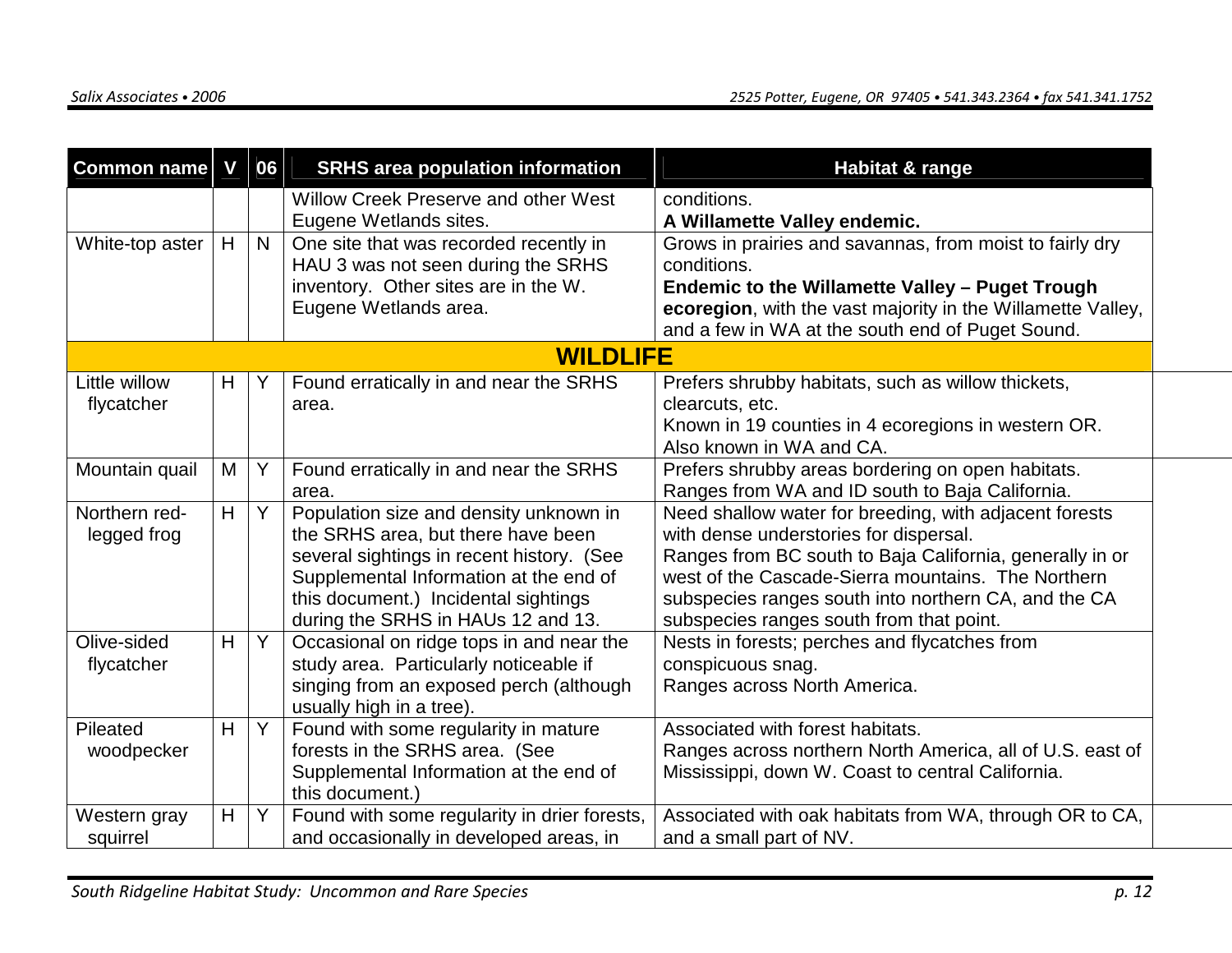| Common name                |    | 06 | <b>SRHS area population information</b>                                                                     | Habitat & range                                                                                                                                                                                                                                                   |  |
|----------------------------|----|----|-------------------------------------------------------------------------------------------------------------|-------------------------------------------------------------------------------------------------------------------------------------------------------------------------------------------------------------------------------------------------------------------|--|
|                            |    |    | and near the SRHS area.                                                                                     |                                                                                                                                                                                                                                                                   |  |
| Western<br>rattlesnake     | H. |    | Known only from Spencer Butte in the<br>study area. Mostly extirpated from<br>Willamette Valley.            | Open, rocky areas and dry forests. Found mostly to the<br>south and east, but broad ranging.                                                                                                                                                                      |  |
| White-breasted<br>nuthatch | H  | Y  | Occurrence is irregular in the area.<br>Known to occur in the white and black<br>oaks near the Morse Ranch. | In our area, generally associated with oaks, especially if<br>there are some larger diameter individuals present.<br>Ranges across the US, and also in western Canada and<br>in Mexico. The subspecies that occurs west of the<br>Cascades is the slender-billed. |  |
| Yellow-breasted H<br>chat  |    |    | Noted in 2 HAUs during the SRHS<br>inventory, and seen in a third previous to<br>the project.               | Occurs in dense, brushy areas and thickets, especially<br>near water.<br>Ranges across the US and into Mexico.                                                                                                                                                    |  |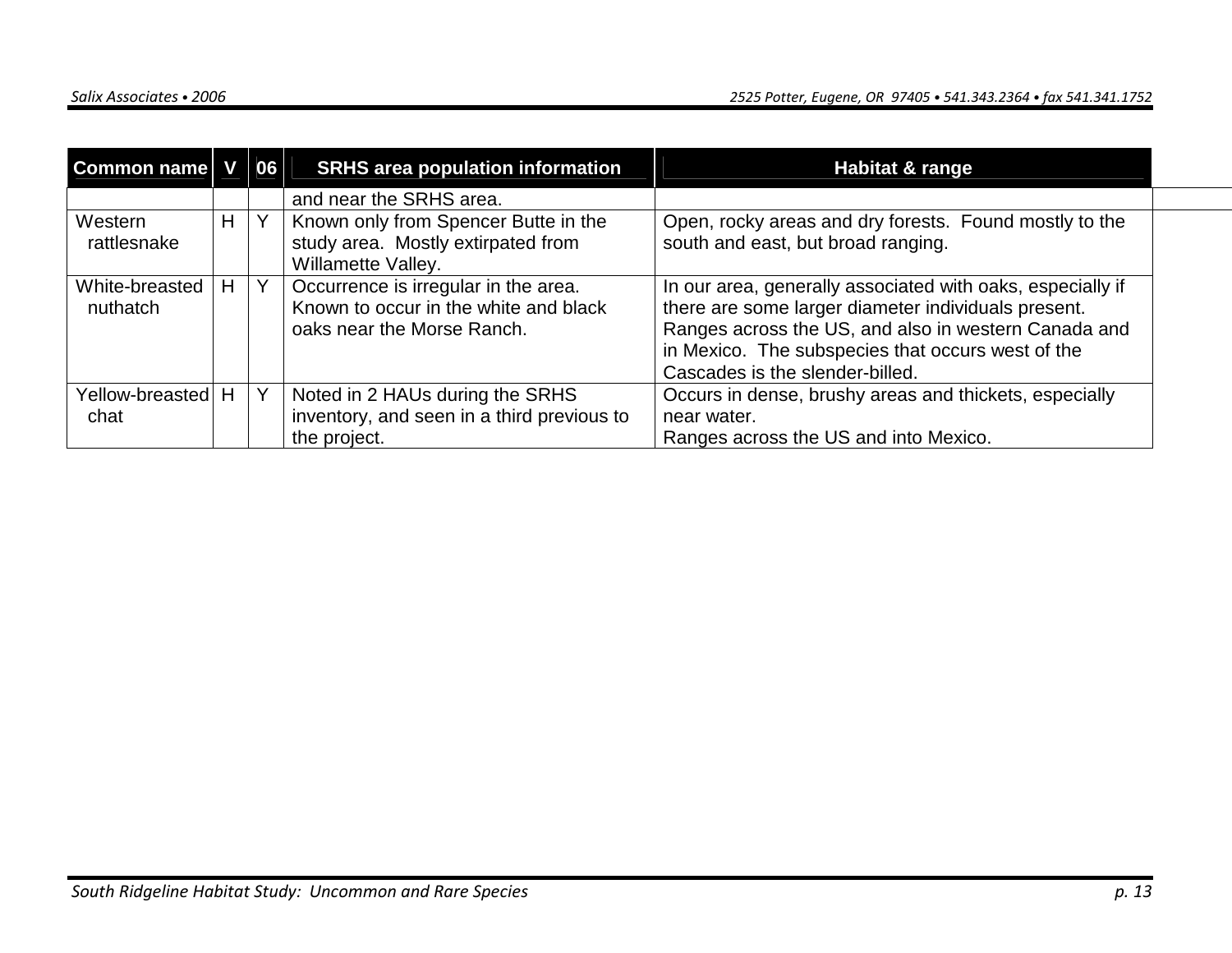#### **Supplemental information for Northern Red-legged Frog and Pileated Woodpecker**

The following two wildlife species receive more detailed treatment here at the request of the City, because they had been highlighted by citizens interested in the SRHS inventory.

**Northern red-legged frog.** Much of the background information below was obtained from Hayes et al. 2006 and Pearl et al. 2005. These and additional sources are noted where specifically applicable.

Northern red-legged frogs breed in wetlands and spend non-breeding time in moist forests at lower elevations. In particular, their aquatic, breeding habitats have declined due to development, encroaching woody and invasive exotic vegetation, introduction of predacious, exotic species, and hydrologic changes.

Northern red-legged frogs prefer seasonal ponds for breeding, and attach their eggs in late winter to submerged vegetation or sticks. After hatching, and metamorphosing through the tadpole stage to adults in spring and early summer, they leave the aquatic habitat and disperse into moist forests to forage until the next winter breeding cycle begins. The herpetologist for this project developed inventory protocols for recording suitable habitat features for this species. Suitability mapping then was produced using this "fine scale," observed features, and a second suitability map was produced using a "coarse scale" method tied to the recorded vegetation cover type.

Context and importance regionally and in the SRHS study area. Northern red-legged frogs are a federal Species of Concern, and an ODFW Sensitive Vulnerable species and Strategy Species for the Willamette Valley (ORNHIC 2004, ODFW 2006), as they are known to have been more common historically, but have declined as their wetland habitats have been drained, converted to other uses, or altered by invasive, exotic vegetation, fish and possibly bullfrogs (Pearl et al. 2005).

The moist, deciduous forest areas near breeding areas used for post-breeding dispersal and feeding (Hayes et al. 2006) could be maintained in conditions favorable for this species so as to preserve existing populations, and potentially, restore them where feasible. Because roads can lead to adult mortality (Hayes et al. 2006), their construction between breeding and dispersal/feeding habitats should be minimized if possible.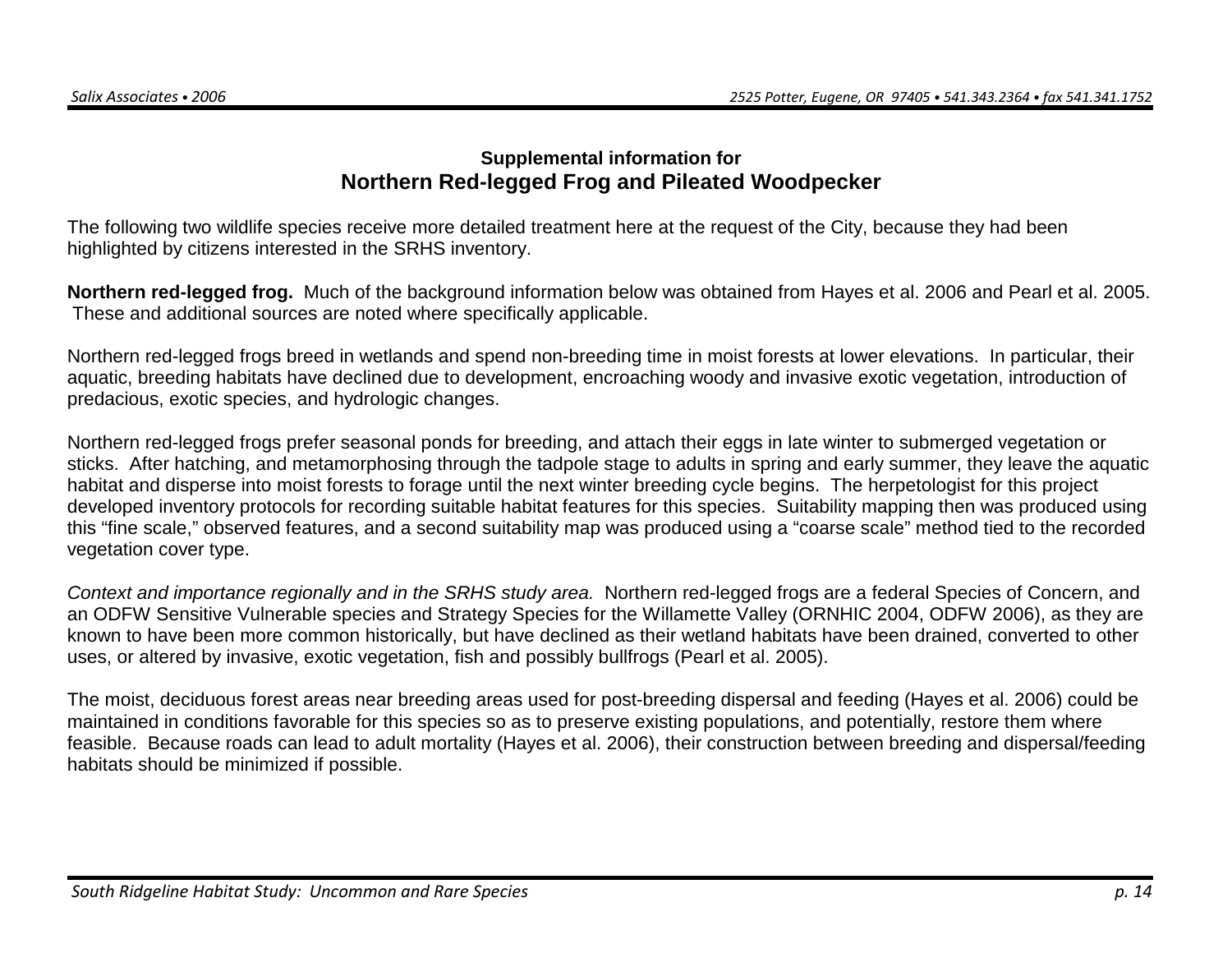**Pileated woodpecker.** Much of the habitat and life cycle information for this section is drawn from Appendix \_. Additional sources are noted where applicable.

Nesting. This large woodpecker excavates nesting cavities in large snags (generally 20" dbh or larger), and usually in conifer or mixed forests over 70 years old. Most nests are in dead conifers, but they may occasionally be in hardwood trees. Although they normally excavate a new nest hole each year, a fledgling was noted in a previously-used hole in Hendricks Park during the course of this study (Gleason, pers. comm.) This was the only active nest confirmed during our study, but others are suspected based on the number and spacing of detections. Gleason (pers. comm.) noted that during nesting, the birds become very secretive, so nests may be difficult to detect. (Nest surveys were not a part of this project.)

Unused nesting cavities may be used by Pileated woodpeckers for night roosting, or may be used by other species of wildlife (Appendix \_). Most of the listed secondary users listed in the Attachment are common species, and others are not expected to occur in this area. One species (Silver-haired bat) is on both the target list for the SRHS area and on the Attachment list, and may use abandoned Pileated woodpecker nest cavities. It has not been documented in or near the study area, but could occur – especially in any areas beginning to achieve late-successional structure.

It is possible that Pileated woodpeckers inoculate living and dead wood with fungal spores inadvertently transported from excavations at other sites (in Aubrey and Raley 2002), or that their bark removal and excavations may create sites for later inoculation by other means. Fungal inoculation could lead to two future, favorable conditions for Pileated woodpeckers: softening of heartwood, which can facilitate creation of nest cavities (although nests can be excavated in uninfected wood, also), and condition wood to favor carpenter ant infestation (and thus, create a food source).

Foraging. Pileated woodpeckers may forage wherever preferred foods can be found. Carpenter ants are the highest priority food, with beetle larvae, termites, and seasonally-available fruits and nuts also important. Carpenter ants tend to occur most commonly in rotting snags and logs, and at the bases of trees with butt and/or heart rot. Evidence of Pileated woodpecker foraging excavations can be seen in those situations. Smaller, exploratory holes are round, and larger holes are rectangular. In addition to the mature forests associated with nesting, younger forests and woodlands, including riparian areas, also provide foraging opportunities – especially if large trees, snags and/or logs are present and stand age is over 40 years.

Regional and local context. From an historical perspective, the 1851 vegetation map (Appendix \_) shows little forest habitat type suitable for Pileated woodpeckers present within or near the SRHS area: the exception being the northwest slope of Spencer Butte. Gabrielson and Jewett (1940; quoting Woodcock 1902, for Oregon) state that Pileated woodpeckers were hunted by native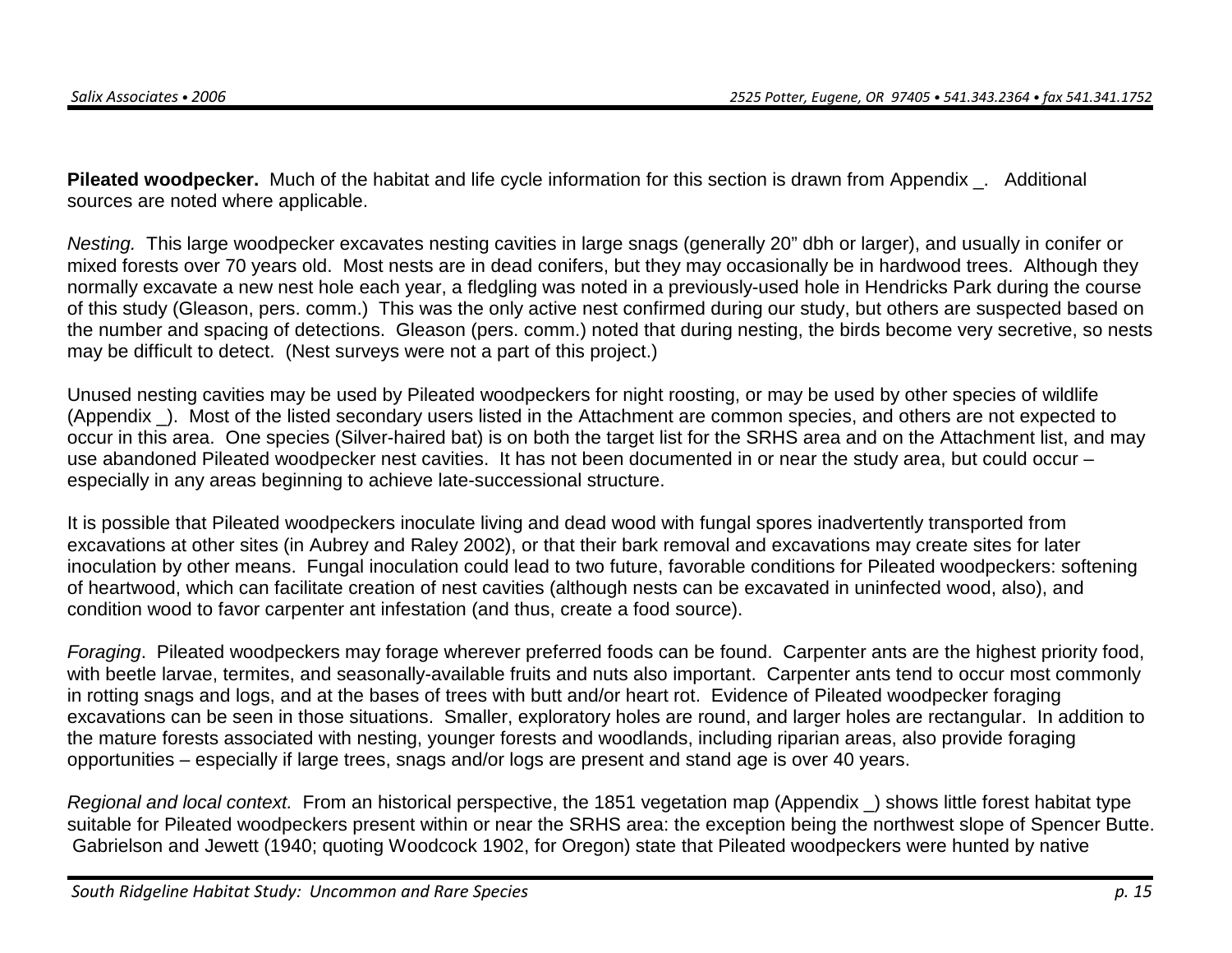peoples, and after EuroAmerican settlement, "the birds are now on the increase." They mention in 1940 that the bird was "fairly common and widely distributed for so large and conspicuous a bird." In addition to the noted decrease in aboriginal hunting, these observations apply well to the SRHS area because of the increase in area of forest habitat after EuroAmerican settlement (and throughout the ecoregion) discussed earlier likely provided suitable habitat where it did not previously exist.

Marshall et al. (2003) in Birds of Oregon identify the Pileated woodpecker as "an uncommon, permanent resident in older forests" in the Willamette Valley and elsewhere in Oregon "limited altitudinally by habitat availability; higher and lower elevations may lack large enough trees for nesting, roosting, and foraging."

ODFW listed the Pileated woodpecker as Sensitive-Vulnerable in 1998, but they did not include it as a Strategy Species (ODFW 2006) for the Willamette Valley ecoregion as it did not meet the criteria. (Similarly, mature conifer forest did not meet the criteria as a Strategy Habitat in the Willamette Valley ecoregion.) Revised ODFW sensitive species listings are expected in late 2006 or early 2007. ORNHIC (2004) did not include the species on any list in their triennial rare species publication.

The ornithological expert consulted for this study evaluates the presence of Pileated woodpeckers in the overall SRHS area as "uncommon," but "common" within areas of suitable habitat (Gleason, pers. comm.)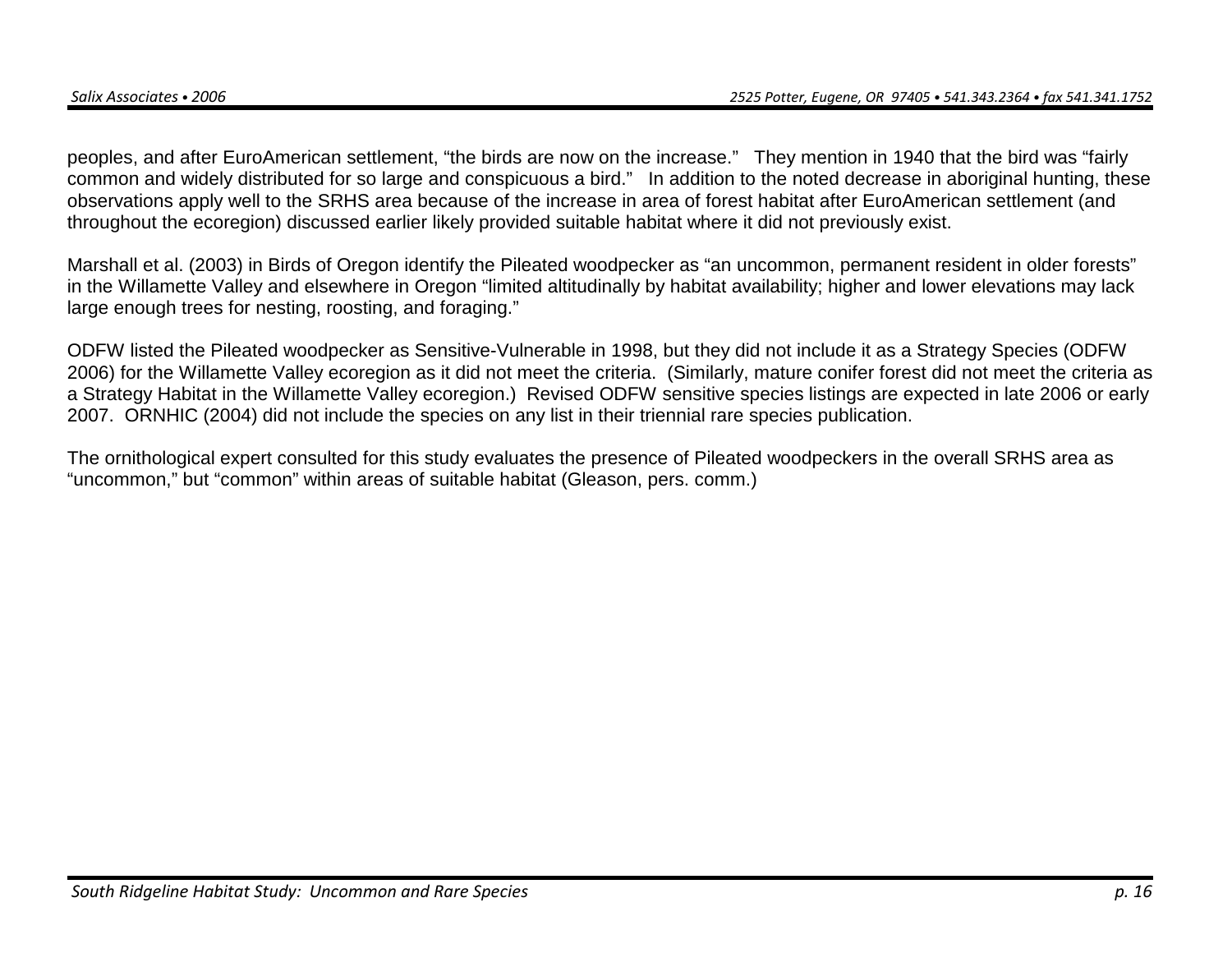Sources:

Alverson, Ed. 2006. Personnel communication. The Nature Conservancy. Eugene, OR.

WNHP. 2006. Washington Natural Heritage Program web site. Department of Natural Resources, State of Washington.

Klinkenberg, Brian. (Editor). 2006. E-Flora BC: Electronic Atlas of the Plants of British Columbia [www.eflora.bc.ca]. Lab for Advanced Spatial Analysis, Department of Geography, University of British Columbia. Vancouver, BC.

Marshall, David B. et al. (editors). 2003. Birds of Oregon. Oregon State University Press. Corvallis, Oregon.

Maser, Chris. 1998. Mammals of the Pacific Northwest. Oregon State University Press. Corvallis, Oregon.

Meinke, Robert. 1982. Threatened and Endangered Vascular Plants of Oregon: an Illustrated Guide. US Fish and Wildlife Service. Portland, OR.

NPSO. 2006. Rare and endangered vascular plant list for Lane County. Native Plant Society of Oregon web site: EmeraldNPSO.org

ODFW. 2006. The Oregon Conservation Strategy. Oregon Department of Fish and Wildlife. Keizer, OR.

ORNHIC. 2004. Rare, threatened and endangered species of Oregon. Oregon Natural Heritage Information Center. Corvallis, OR.

ORNHIC. 2006. Unpublished data for the SRHS area: sighting reports and map. Oregon Natural Heritage Information Center. Corvallis, OR.

Simpson, C. J. et al. 2002. Vascular Plants of Lane County: An Annotated Checklist (and 4 on-line updates). Emerald Chapter, Native Plant Society of Oregon. Eugene, OR.

Verts, B. J. and Carraway, Leslie. 1998. Land Mammals of Oregon. UC Press. Berkeley, CA.

WNHP. 2006 (accessed). Rare Plant Field Guide (on0line). Washington Natural Heritage Program. Seattle, WA. http://www.dnr.wa.gov/nhp/refdesk/fguide/htm/fsfgabc.htm